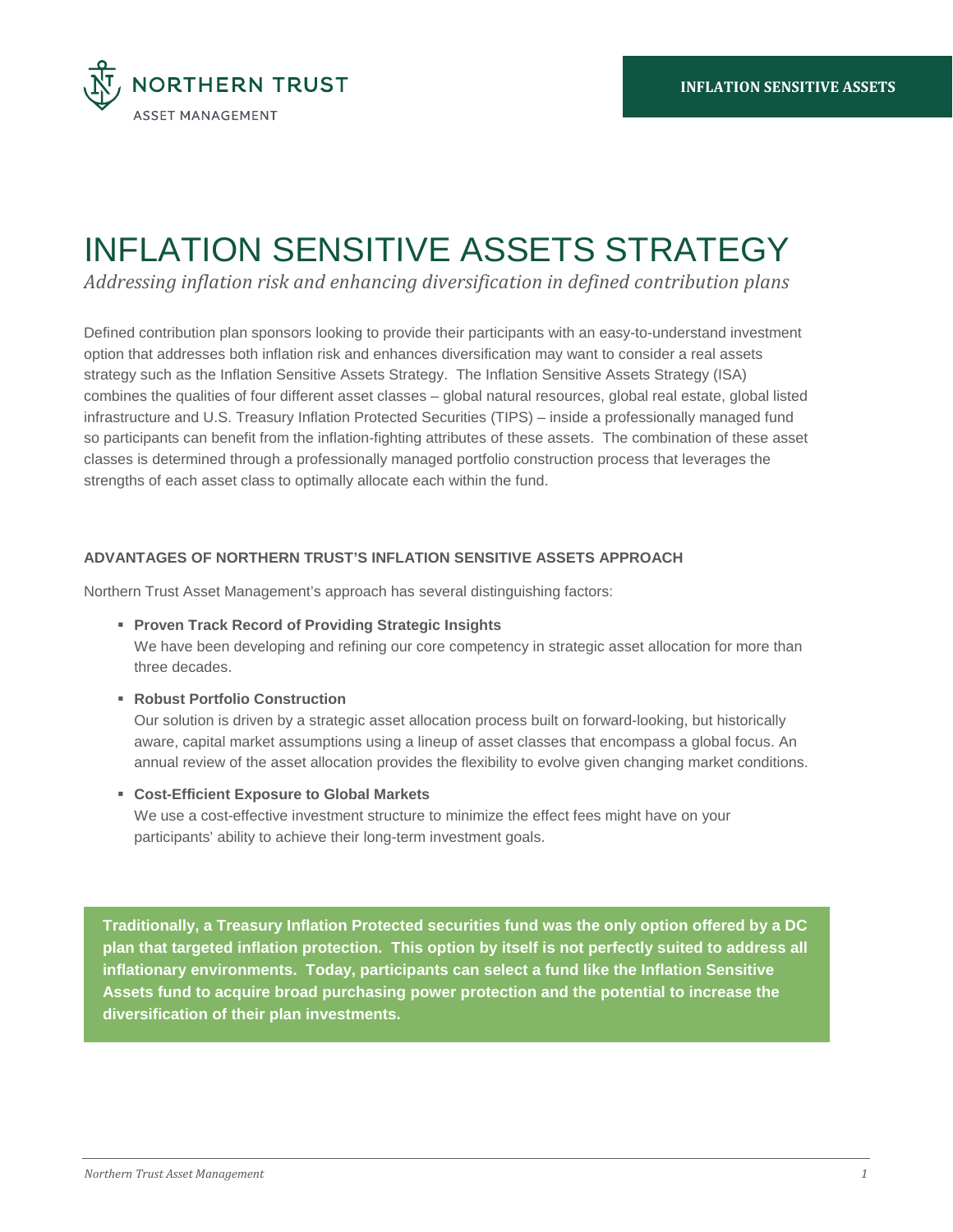# **INSIDE THE DIVERSIFIED INFLATION SENSITIVE ASSETS STRATEGY**

The ISA leverages Northern Trust Asset Management's portfolio construction framework, allocating to both risk assets and risk control assets to help ensure portfolio diversification. In the risk asset "bucket", which comprises 60% of the fund, real assets are represented by global natural resources, global real estate and global listed infrastructure. In the risk control "bucket", 1-10 year TIPs comprise the entire 40% allocation.

Plan participants should enhance their retirement plan with assets that behave differently than traditional stock and bond offerings. Adding exposure to different asset classes such as global natural resources, global real estate, global infrastructure and inflation-protected securities helps provide different return outcomes in varying market environments. This helps buffer large swings in retirement assets, especially when markets experience high volatility.



| <b>Asset Class</b>              | What is it?                                                                                                                                         |
|---------------------------------|-----------------------------------------------------------------------------------------------------------------------------------------------------|
| Global Natural<br>Resources     | Companies that own natural resource assets (i.e., energy, metals & mining and<br>agriculture) and manage them for economic benefits                 |
| Global Real Estate<br>(REIT)    | A corporation or trust that uses the pooled capital of many investors to purchase and<br>manage income property (hard assets) and/or mortgage loans |
| Global Listed<br>Infrastructure | Capital projects that move people, energy, goods and data, earning fees for their use                                                               |
| U.S. 1-10 Year TIPS             | 1-10 Year U.S. Government backed Treasury Inflation Protected Securities are shorter<br>maturity TIPs                                               |

# **A HOLISTIC APPROACH**

The Northern Trust Asset Management's ISA Strategy is built on the foundation of our investment expertise in strategic asset allocation and our straightforward portfolio construction designed to give you the confidence in helping your participants reach their retirement goals.